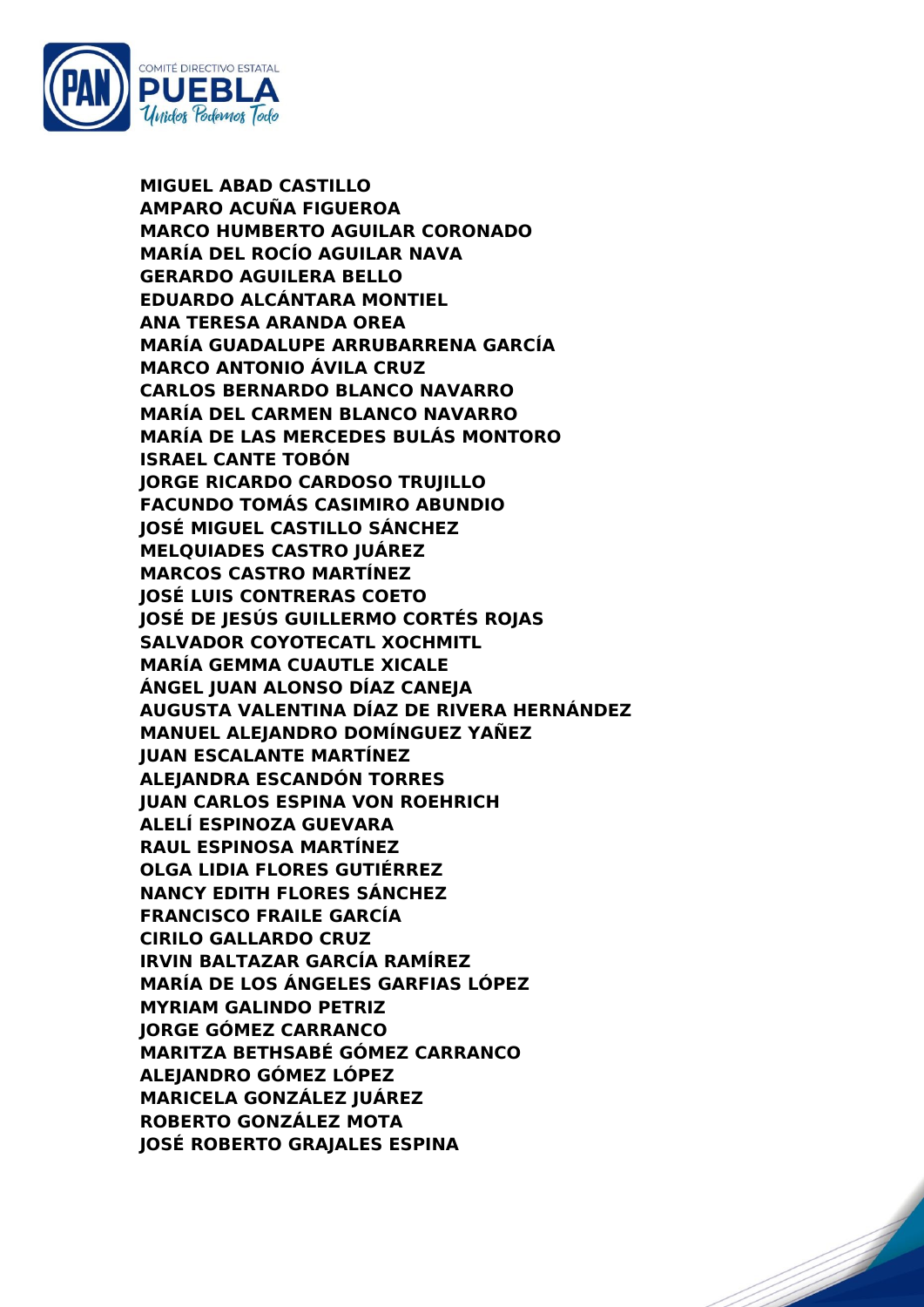

**LUZ MARÍA YVÓN GUTIÉRREZ VÁZQUEZ FÉLIX HERNÁNDEZ HERNÁNDEZ FÁTIMA HERNÁNDEZ MANZANILLA GENOVEVA HUERTA VILLEGAS JORGE JIMÉNEZ CALDERÓN BLANCA JIMÉNEZ CASTILLO GABRIEL OSWALDO JIMÉNEZ LÓPEZ MARIANA JUÁREZ FLORES CESAR MARCELINO LEÓN OCHOA ELISEO LEZAMA PRIETO ZETH LIMA BARRIENTOS HILDA ARACELI LIMÓN GONZÁLEZ MARÍA CONCEPCIÓN LIMÓN MUÑOZ EDUARDO JOSÉ LOUVIER HERNÁNDEZ JAVIER LÓPEZ CUEVAS FERNANDO LÓPEZ ROJAS DENISSE AMANDA MACHORRO GARZÓN JUAN MACIAS APARICIO JAIME MACIP GELLY MARÍA ELIZABETH MARINES RAMÍREZ FRANCISCO JAVIER MEDINA MENDOZA LAURA ALICIA MÉNDEZ CRUZ FERNANDO MENESES MORÁN RAFAEL ALEJANDRO MICALCO MÉNDEZ JUAN CARLOS MONDRAGÓN QUINTANA ARTURO ABEL MORA SANTIAGO DIANA MORALES CARRASCO MERCEDES MORALES COYOPOL FRANCISCO MOTA QUIRÓZ MARÍA DEL CARMEN MOTA QUIRÓZ MARÍA DE JESÚS MUÑOZ LARA MARÍA DEL CARMEN QUIROZ PREZA CARLOS ENRIQUE PANDO MEJÍA MARÍA MARIBEL PÉREZ ROJAS MARÍA LEONOR APOLONIA POPOCATL GUTIÉRREZ MARÍA FABIOLA RAMÍREZ LUNA ELSA ISABEL RAMÍREZ DOMÍNGUEZ MAYRA ISABEL RAMÍREZ ESCAMILLA JUAN ANDRÉS RAMOS DOMÍNGUEZ ANGÉLICA GUADALUPE REYES BLANCO VIOLETA REYES BLANCO MARIO GERARDO RIESTRA PIÑA YOLANDA RODRÍGUEZ DE JESÚS**